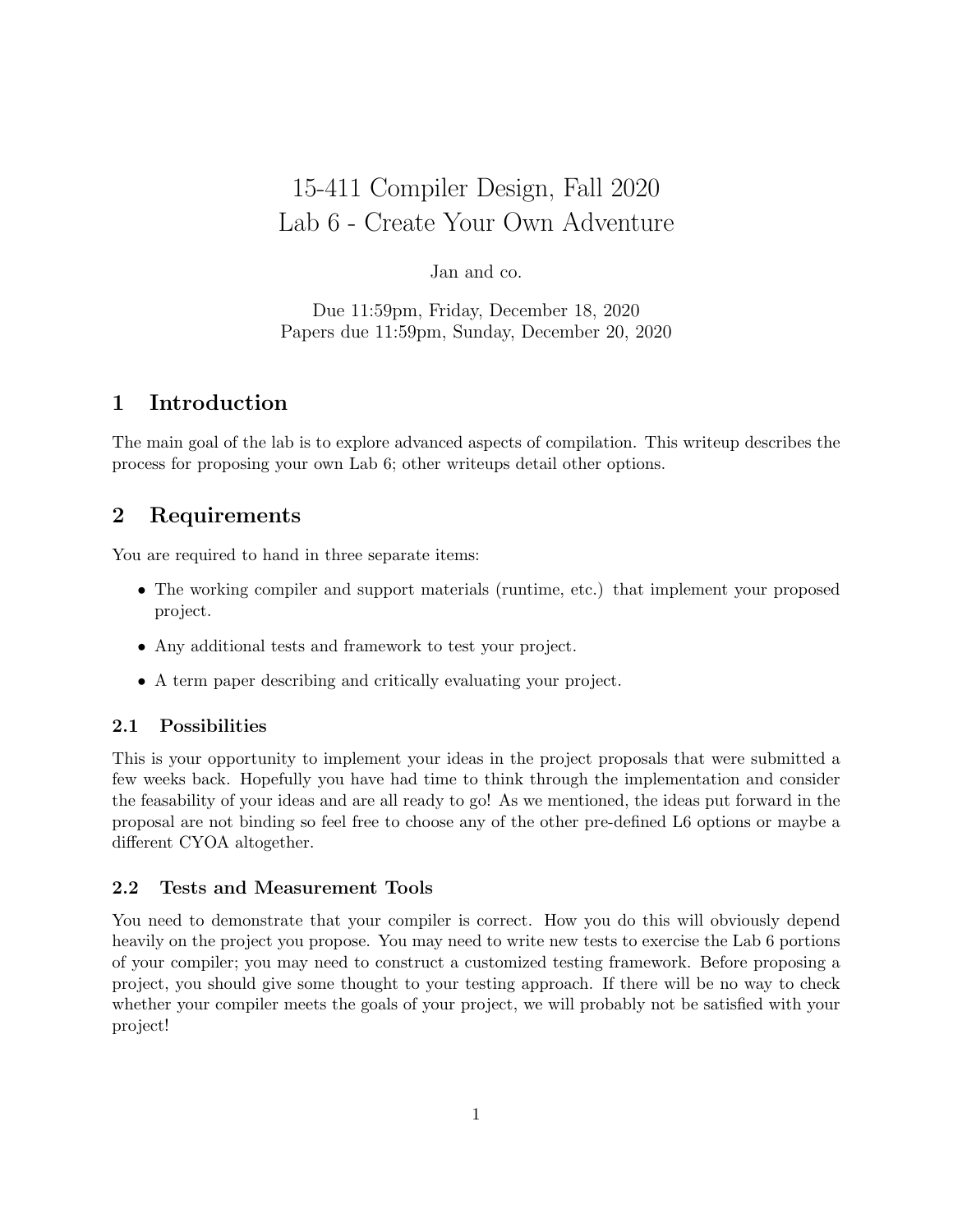## 2.3 Term Paper

Your paper should follow this outline.

- 1. Introduction. This should provide an overview of the proposed project, give a sketch of your implementation, and briefly summarize results.
- 2. Project. Give a specification for your project.
- 3. Implementation. Describe the modifications made to your compiler to meet the project goals, including data structures and algorithms. Describe also any runtime system required for your project.
- 4. Testing Methodology. Describe the design of your testing approach. Include any relevant information such as the criteria you used as you selected or designed your tests, how you constructed your testing system, and how your testing approach verifies the functionality of your compiler. What you put in this section will, of course, depend on your project.
- 5. Analysis. Critically evaluate your compiler and sketch future improvements one might make to your current implementation.

The term paper will be graded. There is no hard limit on the number of pages, but we expect that you will have approximately 5–10 pages of reasonably concise and interesting analysis to present.

# 3 Deliverables and Deadlines

All your code should be placed in subdirectories of the lab6 directory as before. Be sure to push to a branch named lab6cyoa. The autograder will run regression tests against your own tests and the same tests it used in Lab 5, but these will not directly contribute to your grade (in particular, you may intentionally implement features that are not backwards-compatible). We will grade you based on the code and README file(s) you have checked in at the deadline.

## 3.1 Compiler Files (due 11:59pm on Fri Dec 18)

As for all labs, the files comprising the compiler itself should be collected in the lab6/ directory which should contain a Makefile. **Important:** You should also update the README file and insert a roadmap to your code. This will be a helpful guide for the grader. In particular, since there are likely to be many different projects undertaken, do introduce the project at the very top of the README.

Issuing the shell command

% make

should generate the appropriate files so that

% bin/c0c --exe <args>

will run your compiler and produce an executable. It is not necessary to continue supporting any compiler flags besides -t.

After running make, issuing the shell command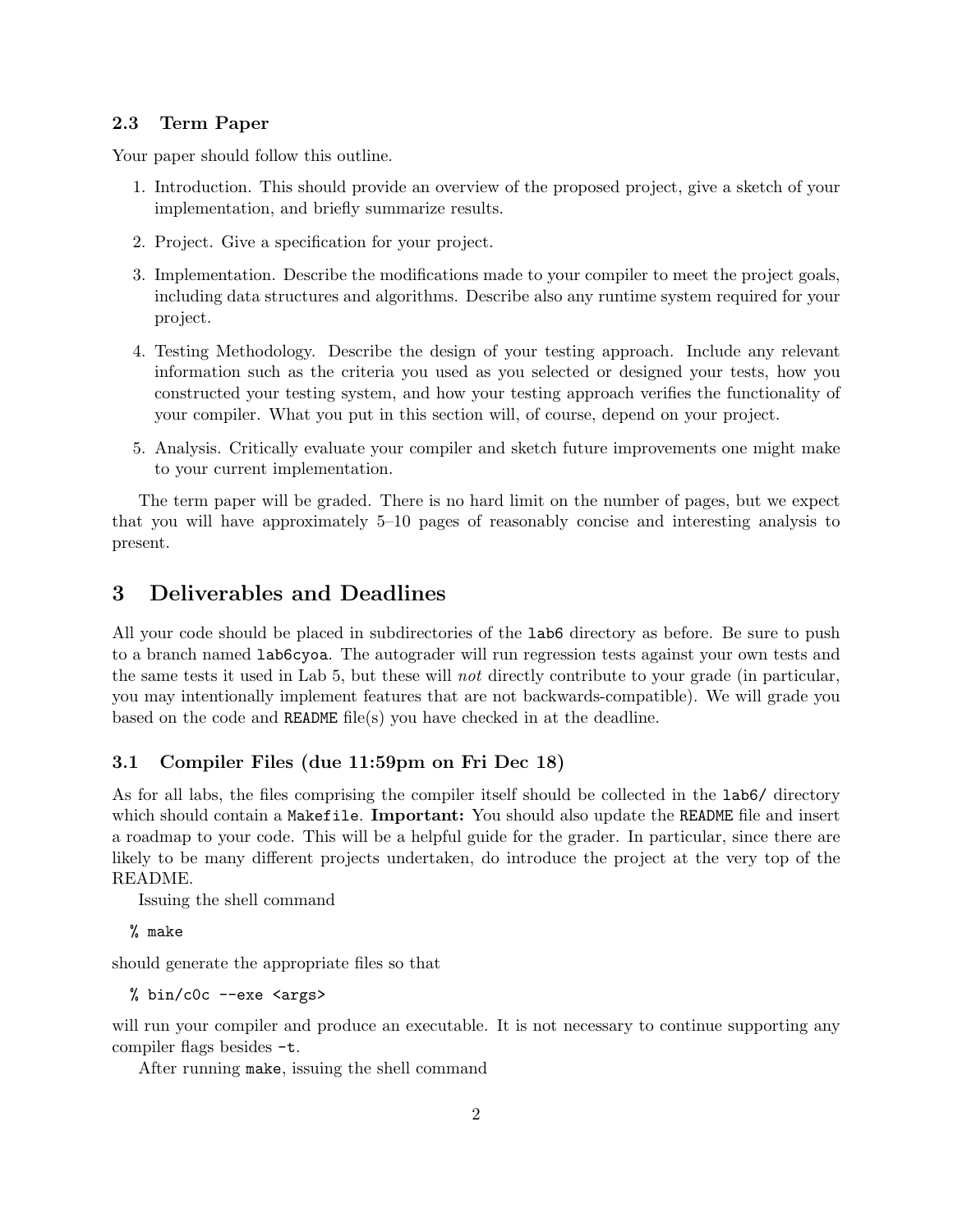#### % make test

should run your own tests and print out informative output. The command

#### % make clean

should remove all binaries, heaps, and other generated files.

If it is reasonable, you should modify the driver from Lab 5 to test your extended compiler. If there are any special instructions we need to follow in order to be able to run the driver on your compiler and test it, specify these instructions in your README file.

#### Runtime environment (due 11:59pm on Fri Dec 18)

Because you may have implemented a new runtime, your compiler should have an additional flag --exe. If your compiler is given a well-formed input file foo.l1 or foo.l2 as a command-line argument and is also given the --exe argument, it should generate a target file called foo.l1.s or foo.l2.s (respectively) in the same directory as the source file, and should also compile the runtime and link it with your generated assembly to create an executable foo.l1.exe or foo.l2.exe (respectively). We will test your compiler against the regression suite, but the grade reported by the autograder won't directly contribute to your grade.

#### 3.2 Tests and Measurement Tools (due 11:59pm on Fri Dec 18)

In a directory called lab6/tests/, include all the tests that you selected or wrote for the purpose of testing your project. If they are to be used in a different way than a vanilla L4 test, you should include a README file explaining exactly how to use your tests, and make test should run your tests.

If you also do any performance testing in the same vein as lab5, include the necessary files in bench/.

## 3.3 Term Paper (due 11:59pm on Sun Dec 20)

Submit your term paper in PDF form via Gradescope before the stated deadline. Early submissions are much appreciated since it lessens the grading load of the course staff near the end of the semester. You may not use any late days on the term paper describing your implementation of Lab 6!

## 4 Notes and Hints

- You will be assigned a mentor that will help you to define the project and to make sure that the course staff can evaluate your work.
- Discuss your ideas with your mentor to get feedback on feasibility and scope of the project before embarking on it.
- Try to identify some intermediate goals in case your overall project turns out to be too ambitious. You should clearly indicate what your intermediate goals are in your proposal.